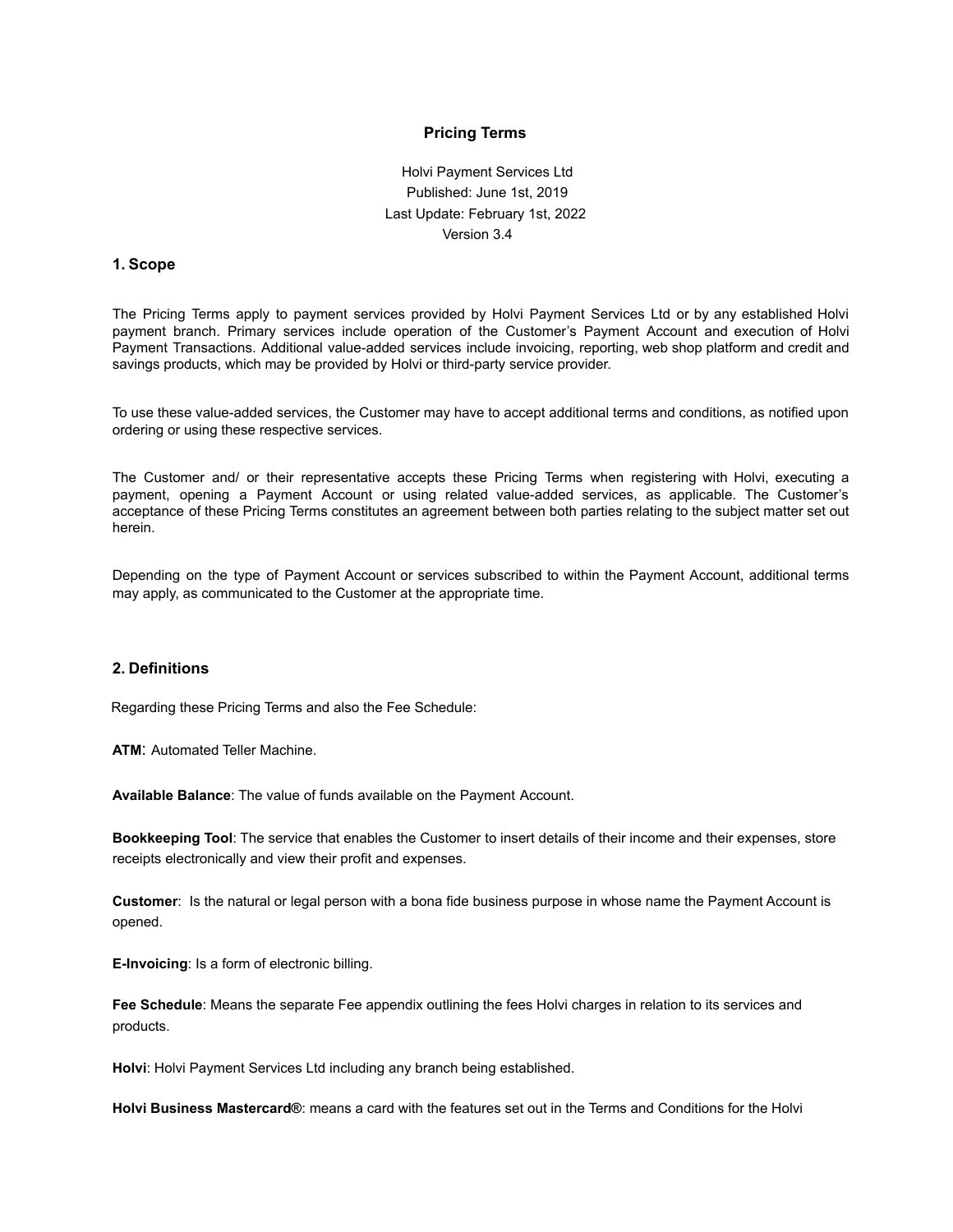Business MasterCard®.

**Holvi UI**: Holvi's account User Interface.

**Holvi Services**: Are all services that are provided by Holvi to its Customers within the scope as described pursuant to Section 1 of these Pricing Terms as well as Terms of Service. Also referred to in these Terms of Service as "Holvi Service" particularly when it is related to Holvi's primary service of operating the Customer's Payment Account and the execution of Payment Transactions related to these Payment Accounts.

**Instant Top Up**: Holvi's Instant Top Up tool allows the Customer to quickly add money to their Payment Account from their separate bank account or other Payment Methods.

**Invoicing Tool**: An invoicing feature provided by Holvi in order to send invoices from the Payment Account.

**Payment Account**: Is a business account created for a Customer in the Holvi Service for executing Payment Transactions regarding placing, transferring or withdrawing funds.

**Recall - wrong payment instruction**: any Payment Instructions the Customer gave us were incorrect. If so, Holvi will make reasonable efforts to recover the funds if the payment has gone missing or has been sent to a wrong payee, Holvi may charge a fee to cover its costs in doing so.

**Registered Business**: Any incorporated or not incorporated business type that is supported by Holvi, including and not limited to freelancers and sole-traders, that registers and applies for a Payment Account.

**Registration Date:** Moment of registration and application.

**SCT (SEPA Credit Transfer)**: It is also referred to as a payment scheme or a set of rules for transferring funds between financial entities in the EEA.

**SDD (SEPA Direct Debit)**: A service allowing a third party to collect pre-authorised funds from the Customer's Payment Account electronically on agreed dates.

**SEPA**: Single Euro Payment Area. This unique euro payment area establishes an integrated European market for payment instruments.

**User**: means the natural person using the Holvi Services and authorised by the Customer to use the Customer's Payment Account on behalf of the Customer.

**Web Shop Tool**: a form of electronic commerce "online store" provided by Holvi which allows customers to offer goods or services and collect money from their customers digitally through different accepted Payment Methods.

## **3. Fee Scheme**

**3.1.** The fees Holvi charges are set out in a separate section, called Fee Schedule. The current and applicable Fee Schedule can be reviewed under Holvi's pricing page. Other fees that Holvi charges may also be clearly shown in the Holvi UI prior to the Customer completing an action and have to be accepted by the Customer or a User with sufficient access rights.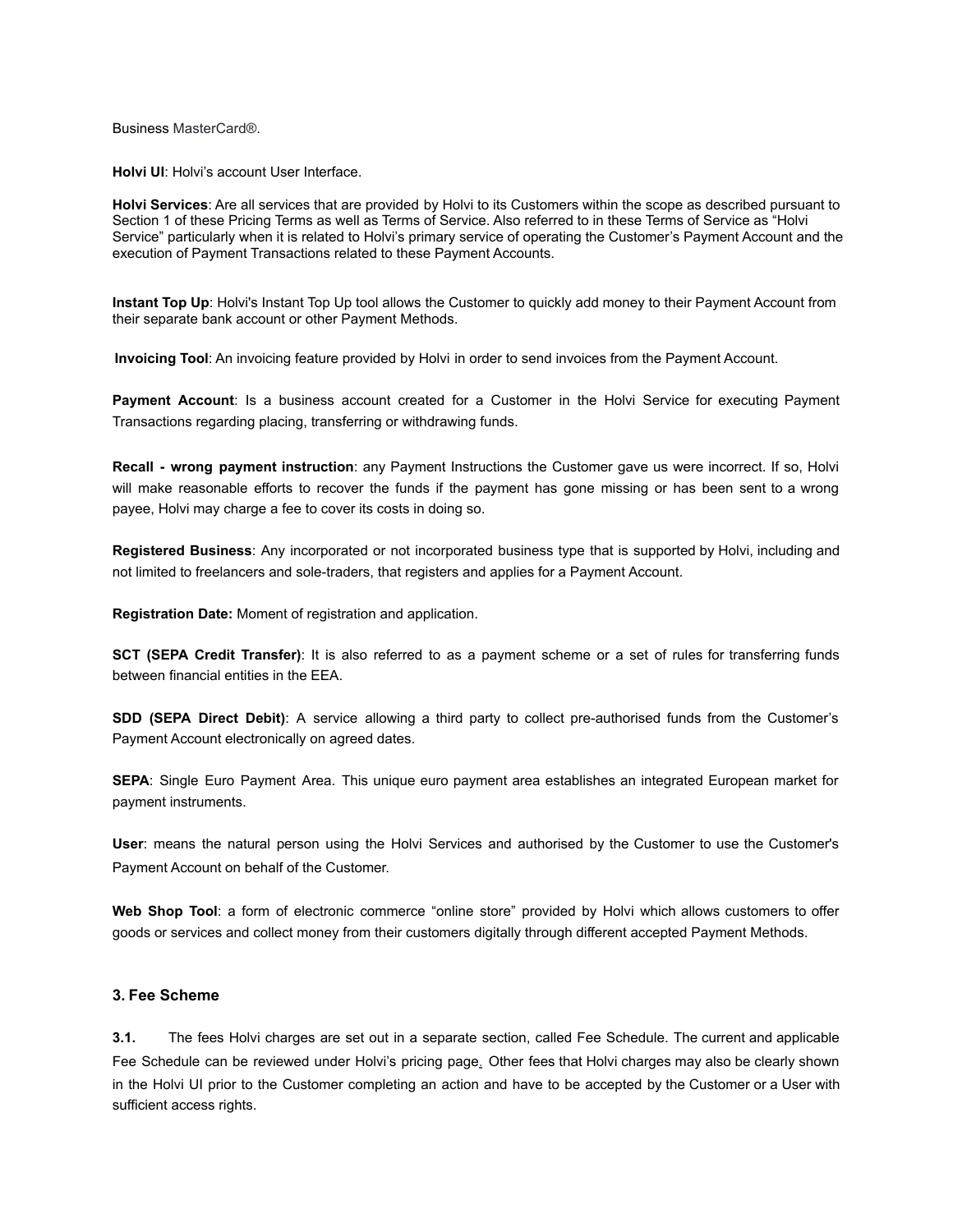**3.2.** The fees detailed in the Fee Schedule relate to the bundle of services and products or individual services that Holvi provides to the Customer.

**3.3.** Customers will be charged according to the time-applicable Fee Schedule of their respective agreements and acceptance dates. The applicable fees may be changed from time to time, however the Fee Schedule will remain in place unless the Customer is being notified within the notification period set forth in section 4 of these Pricing Terms. Former Fee Schedules may be available at Holvi's Website or otherwise copies of the applicable Fee Schedule will be available on request.

**3.4.** Holvi reserves the right to offer certain Customers various trial or other promotional offers, which are subject to these Pricing Terms except as otherwise stated in the promotional offers.

**3.5.** If the Customer has not selected a subscription plan, Holvi will automatically assign the lowest subscription plan to the Customer.

## **4. Amendments and additions**

**4.1.** Holvi may change its service plans and the price of its service from time to time; however, the amendments shall be notified to the Customer electronically in accordance with the Terms of Service. The amendments enter into force on the date set out in the notice, however, at the earliest two (2) months from the date of the notification. The changes shall, however, come into force within two (2) weeks from the date of notice if the changes are due to the practices of unauthorised use of service or because of requirements of card organisations. Use of the service by any other party than Users whom the Customer has authorised and who have been registered as Users is considered unauthorised.

**4.2.** The Customer shall be regarded as having accepted the amendments if the Customer does not object to them before the effective date. If the Customer objects to the amendments, the Customer and Holvi both have the right to terminate the Holvi Services and the Terms of Service with immediate effect.

**4.3.** Where an amendment to the Terms of Services, present Pricing Terms or Fee Schedule list is required by law or relates to the addition of a new service, new account type, extra functionality to the existing service, a reduction in the cost of the services or any other change which neither reduces the rights nor increases the responsibilities of the Customer, the amendment may be made without prior notice to the Customer and shall be effective immediately.

**4.4.** If any provision or provisions of these Pricing Terms shall be held to be invalid, illegal, or unenforceable Holvi will not rely on that part and make adequate changes as soon as reasonably practical to fully comply. The corresponding term(s) will be amended accordingly.

**4.5.** It is the Customer's responsibility to stay informed and review these changes once Holvi has provided the Customer notice of a change to its fees.

## **5. Billing**

**5.1.** Any monthly subscription plan has as a minimum billable unit one (1) day.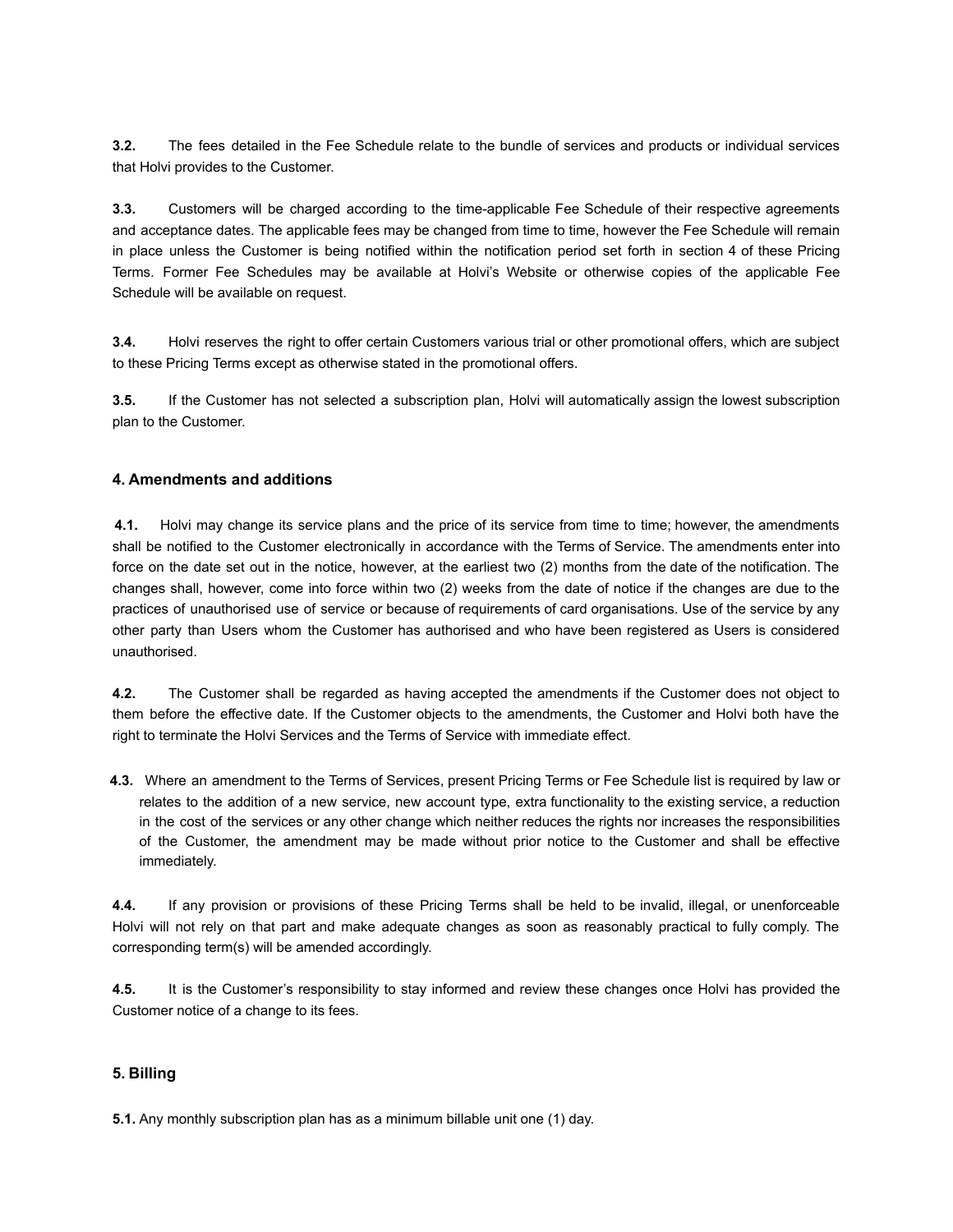**5.2.** A subscription plan will be billable from the Registration Date and per Registered Business.

**5.3.** The Customer explicitly agrees and acknowledges, by accepting these Pricing Terms, to be billed and receive electronic invoices and that Holvi will not issue any paper invoices. The fees will be billed per electronic invoice disclosing the issuer, the receiver and a breakdown of the charges for the service.

**5.4.** Fees and other charges will be billed automatically on a monthly basis on the last calendar day. The Customer will receive an invoice on the first day of the following month. In some cases, the timing of the billing may change, for example if the payment has not successfully settled.

**5.5.** In case of Payment Account closure / termination the billing cycle will end at the Payment Account closing date. The fees will be based and calculated until the Payment Account closing date. In such an event, Holvi will bill the incurred fees and charges outside of the monthly billing cycle and after the billing cycle has ended.

**5.6.** Any fees, taxes or charges will be automatically debited from the Available Balance from the corresponding Payment Account. If a payment is not successfully settled due to expiration, insufficient funds, or otherwise, Holvi may charge - where available - the fees from the alternative payment method which has been provided during sign up or during the Payment Account lifetime. If neither this payment is successfully settled nor there is no alternative Payment Method available, Holvi may send an invoice to the Customer and require the Customer to refund us immediately after receiving the invoice. Should the Customer not repay the pending fees immediately after receiving the invoice Holvi reserves the right to take all steps necessary, including trying to debit the outstanding fees again, legal action and/or using debt collection companies, to recover any outstanding fees. Holvi may suspend the access to the service until Holvi has obtained the pending fees.

**5.7.** The fees to be billed may be reserved on the Payment Account balance until the billing date.

# **6. Changing Subscription Plan and Payment Account Termination**

**6.1.** The Customer can change (switch) their subscribed plan at any time to a new subscription plan available to them. The new subscription plan will be effective immediately, unless Holvi has informed the Customer that the amended new subscription plan is effective on a certain date.

**6.2.** The Customer shall pay the fees and charges for the use of Holvi Services in accordance with the applicable Fee Schedule starting from when the respective subscription plan is effective.

**6.3.** Changing the subscription plan is limited to one change (switch) per day and up to five (5) times during a billing cycle and subject to other restrictions communicated by Holvi.

**6.4.** Payment Account closure and termination rights are defined in the in time applicable Terms of Service.

## **7. Taxes**

All fees are subject to VAT (where applicable). The fees will be billed per invoice disclosing a breakdown of the charges for the service and if applicable VAT %. The invoices may contain but are not limited to the following